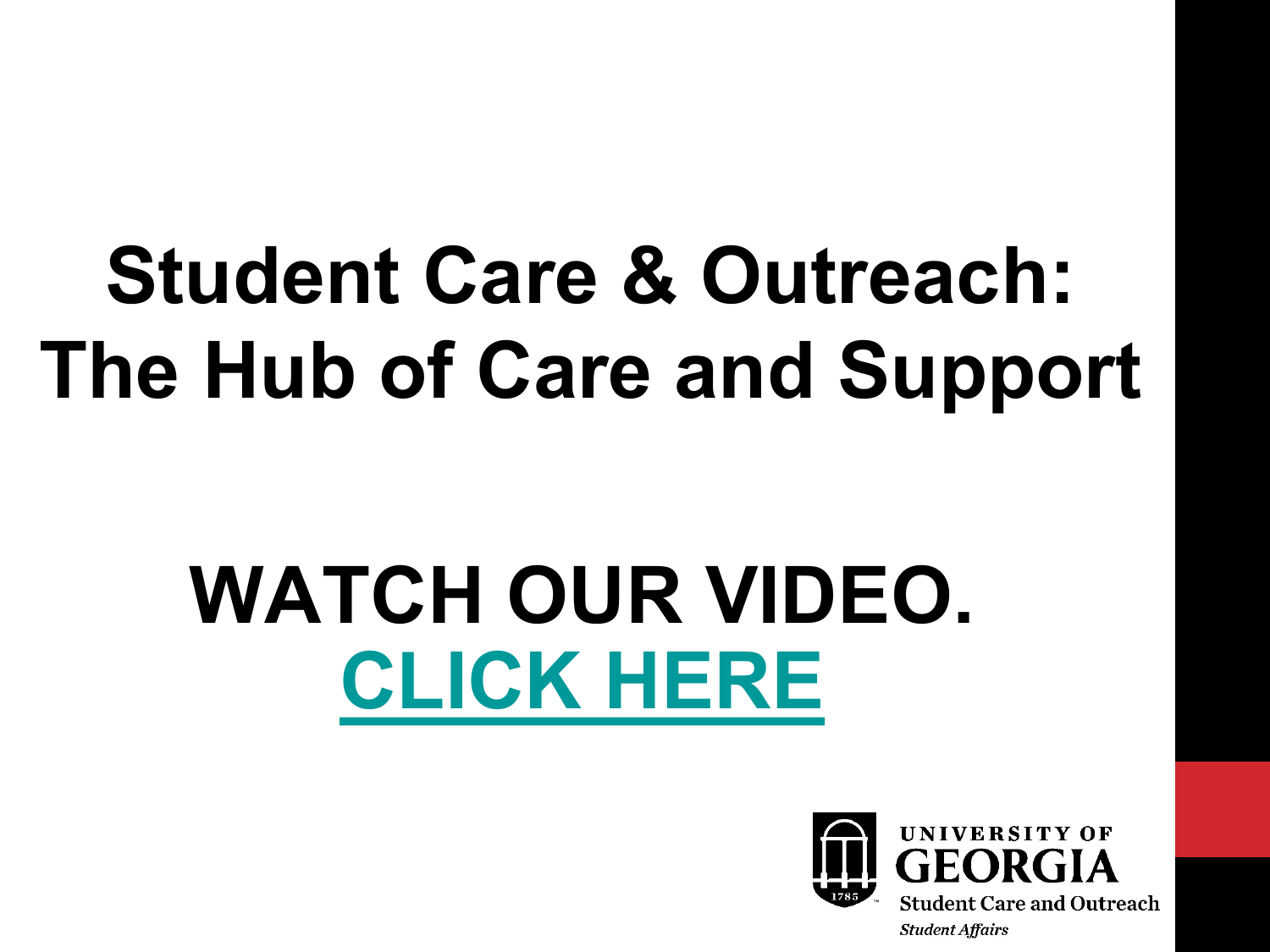# **SCO: Hub of Care and Support**

- Serving often as the **starting point** for students, families, faculty, and staff, who
- are navigating stressful events:
	- •Academic issues
	- •Substance abuse
	- •Change in financial situation
	- •Emotional distress
	- •Mental health resources
	- •Death of a family member or friend
	- •Social and adjustment issues
	- •Complex family issues

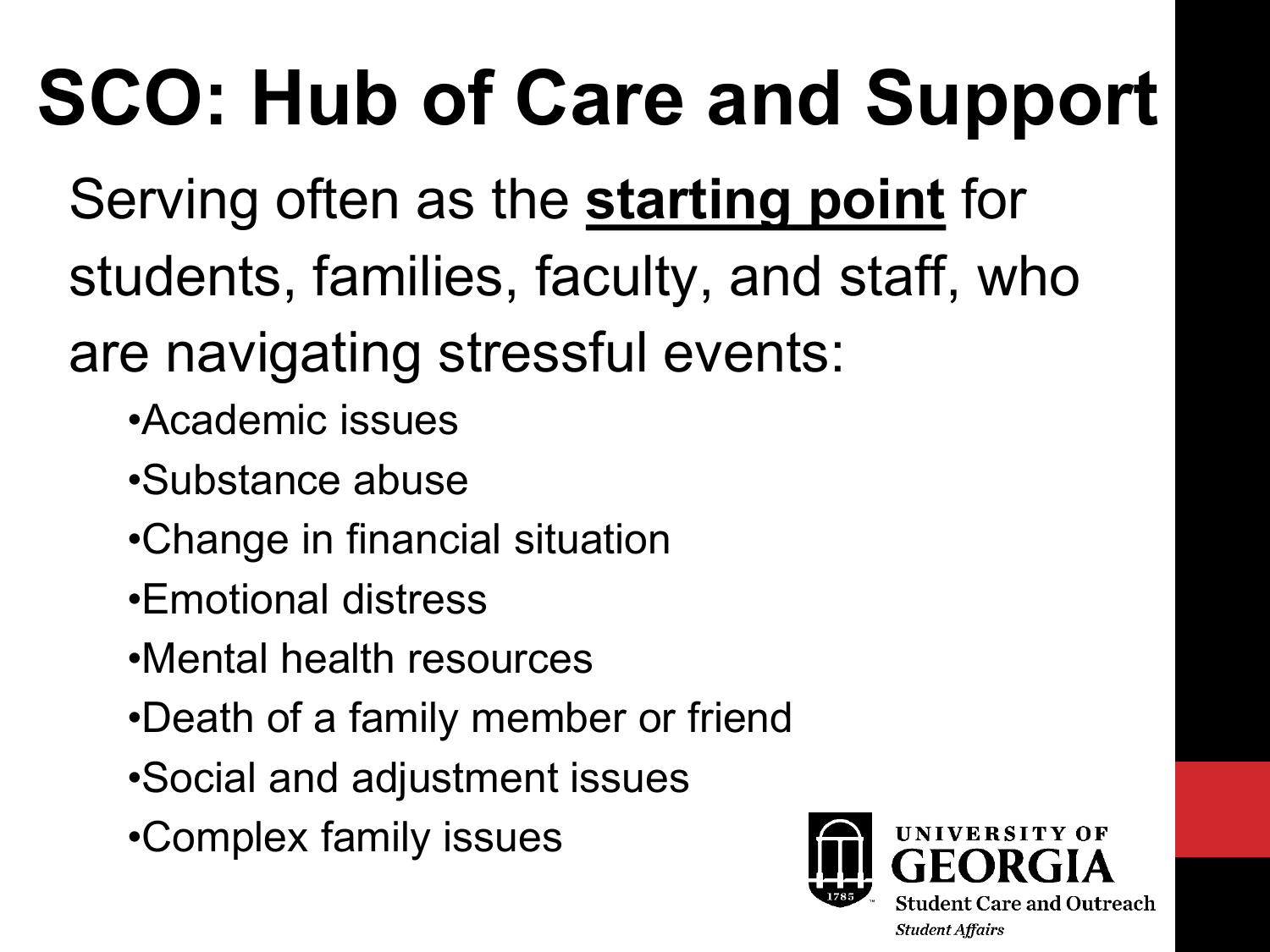# **SCO: Hub of Care and Support**

Building an individualized network of support for each student (non-clinical case management)

Tailoring interventions to the specific circumstances of each student

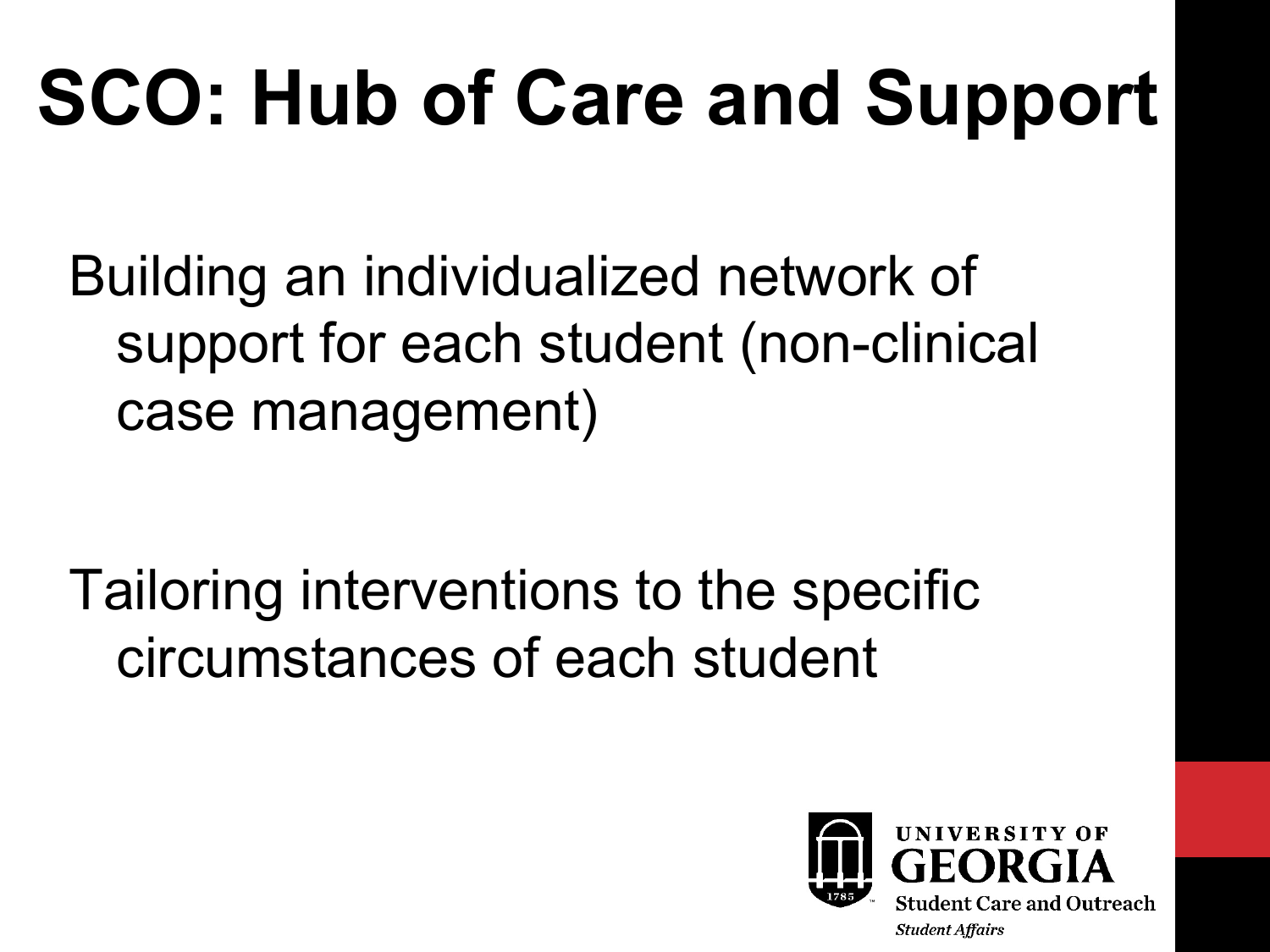

**Student Care and Outreach Student Affairs**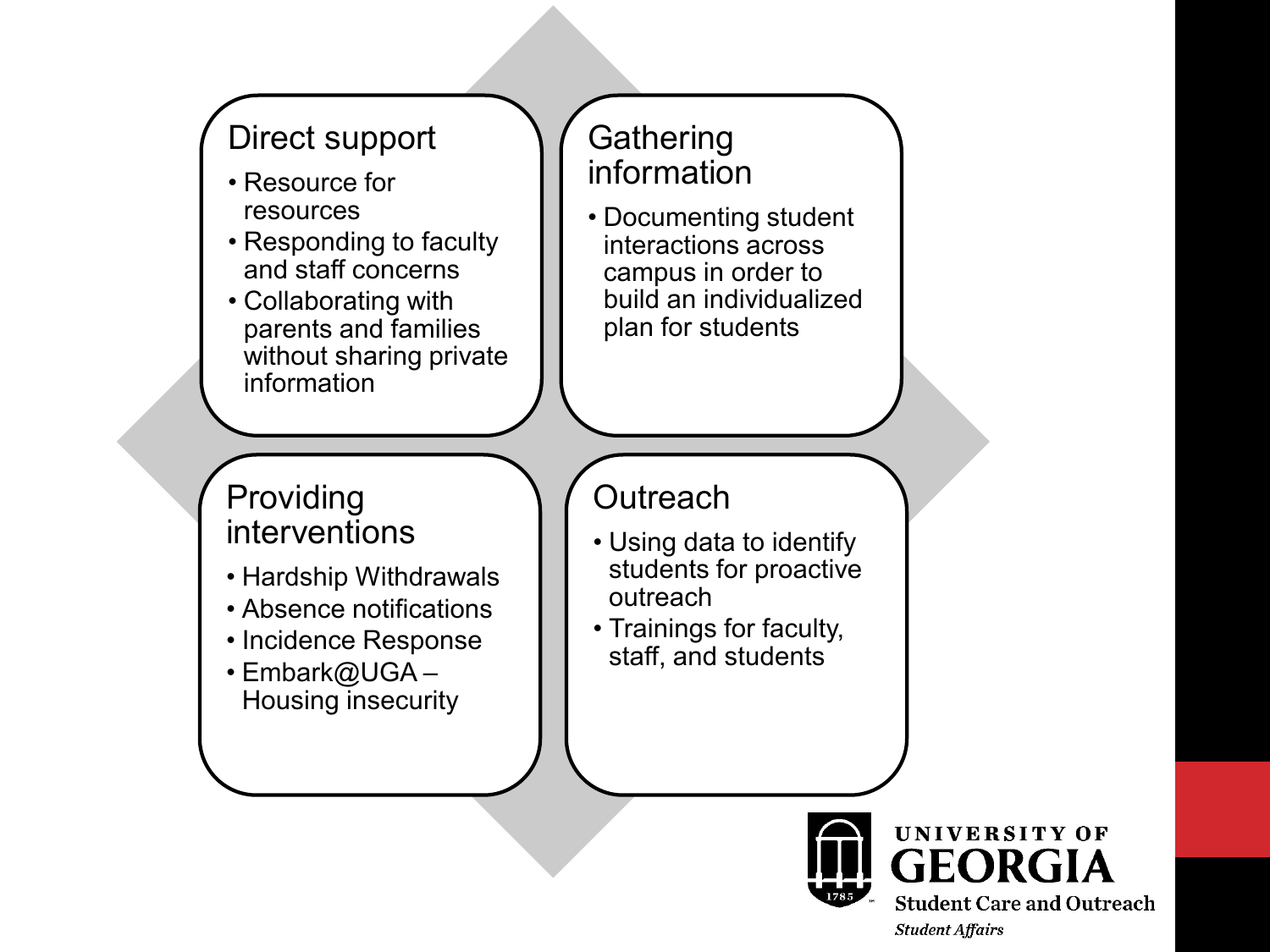### **Building an Individualized Network of Support - Example**

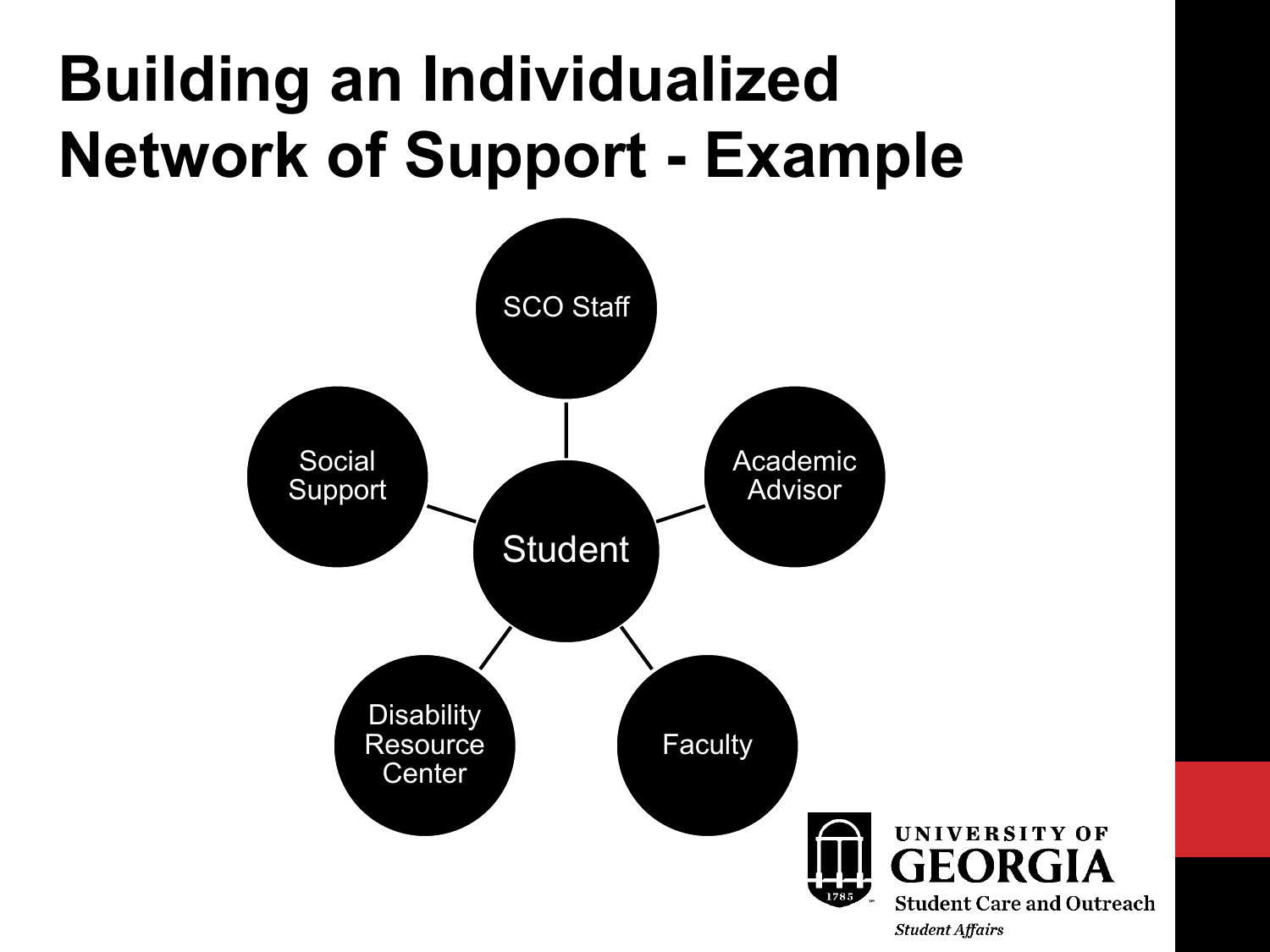## Contact Us

- **Email**: sco@uga.edu
- **Call us**: 706-542-7774
- **Visit us**: 325 Tate Student Center We are open for walk-ins from 8am – 5pm, Monday – Friday
- **Fill out an online report**: sco.uga.edu